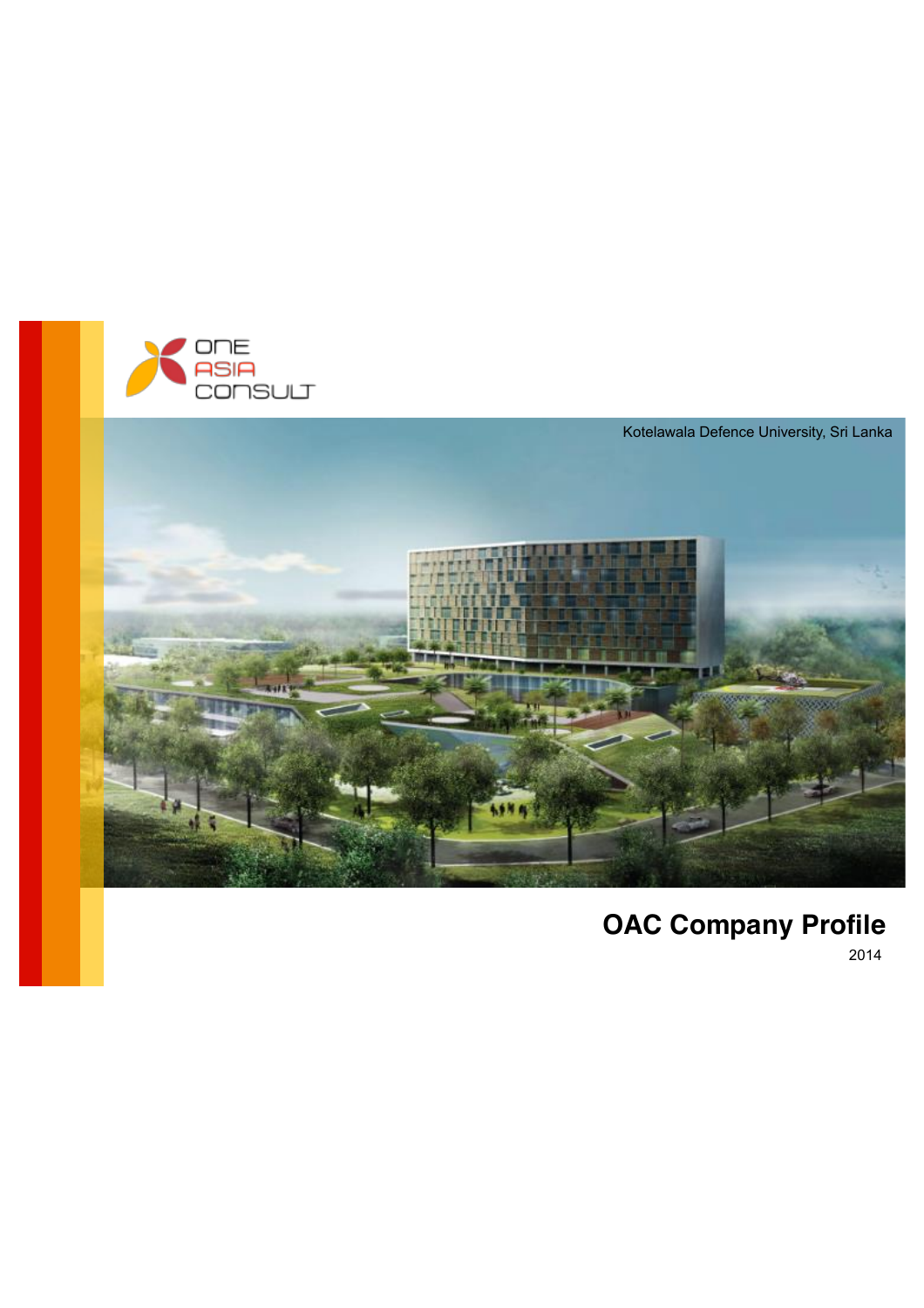## WHO ARE WE?

OneAsiaConsult was established in 2011 by a team of qualified professionals with vast experience and expertise in the areas of Mechanical and Electrical (M&E) design.

Our professionals have provided professional consultancy service to clients for projects in Singapore, Vietnam, Myanmar, India and Sri Lanka. The team has been involved in numerous project developments ranging from school, residential, commercial, institutional, laboratory and healthcare projects during their many years of experience.

We successfully partner industry leaders to integrate state of the art technology and develop comprehensive green solutions for our clients.



TO BE A LEADER IN ENERGY EFFICIENT AND SUSTAINABLE BUILDING DESIGN



TO PARTNER, DESIGN AND IMPLEMENT PROJECT EXCELLENCE FOR OUR VALUED CLIENTS

Punggol Riding School, Singapore

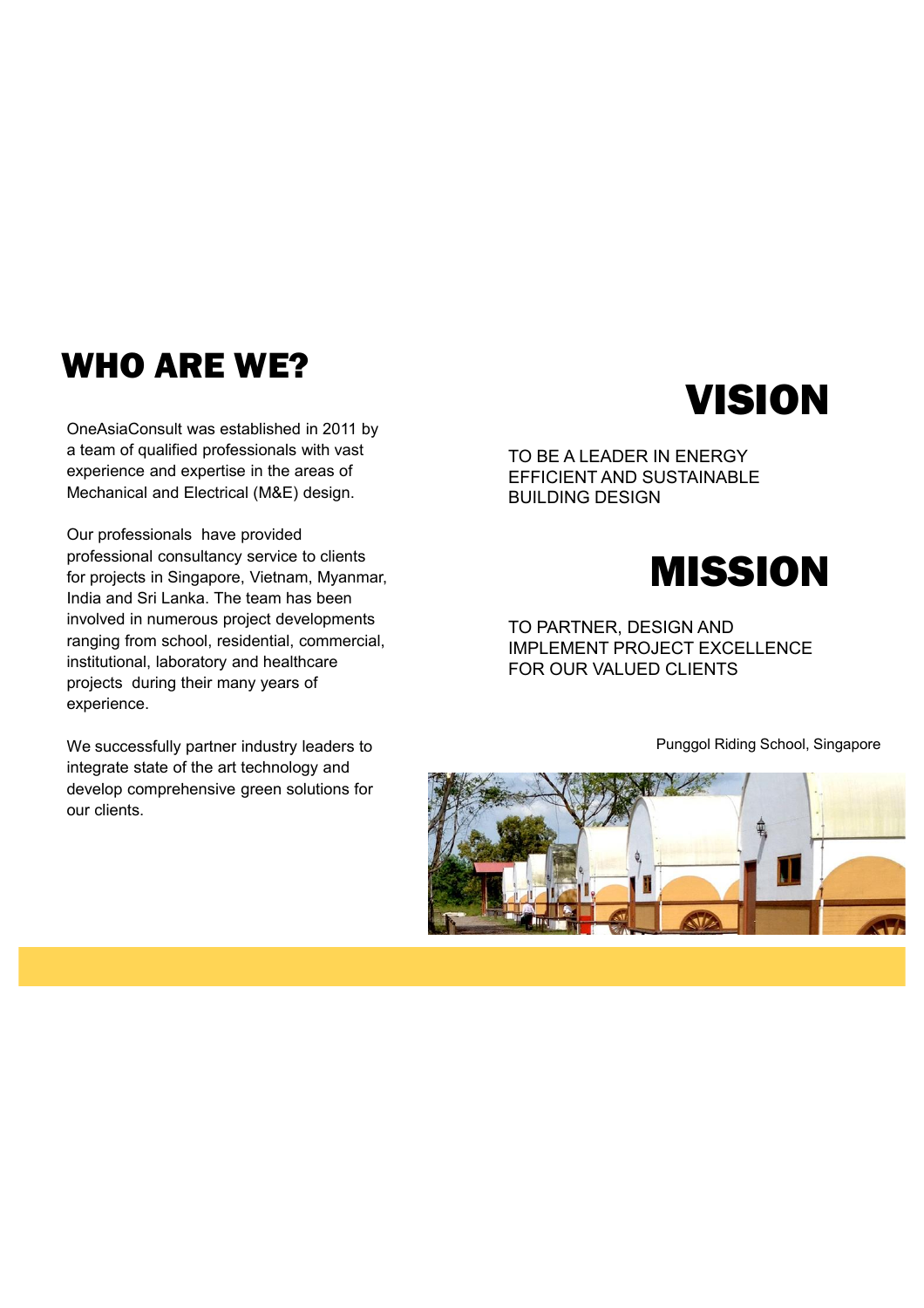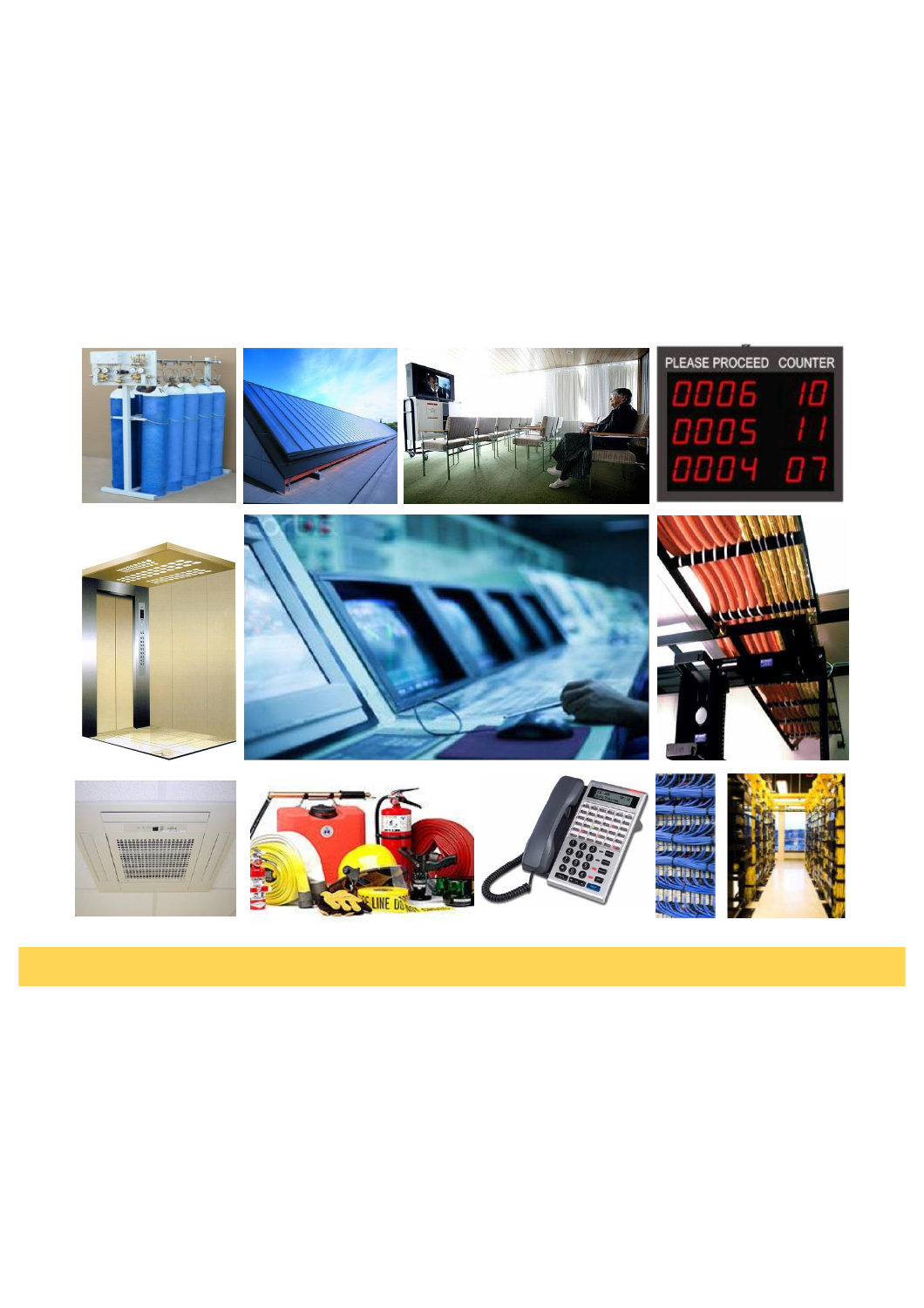## OUR EXPERTISE



The team addresses the needs with focus on both active and passive design, ranging from methodology, material and design choices without compromising on the cost and aesthetics. Our professionals have taken part in various projects including the following:

•Singapore General Hospital •National University of Hospital •Tan Tock Seng Hospital •Khoo Teck Puat Hospital •Parkway Khubchandhani Hospital (India) •Mien Dong International Hospital (Vietnam) •Shanghai International Medical Centre (China) •Animal and Plant Health Centre •Yang Kee Logistics Admin Block •Changi Water Reclamation Plant •Changi Mall (Mixed Residential & Commercial) •NUS (School of Medicine)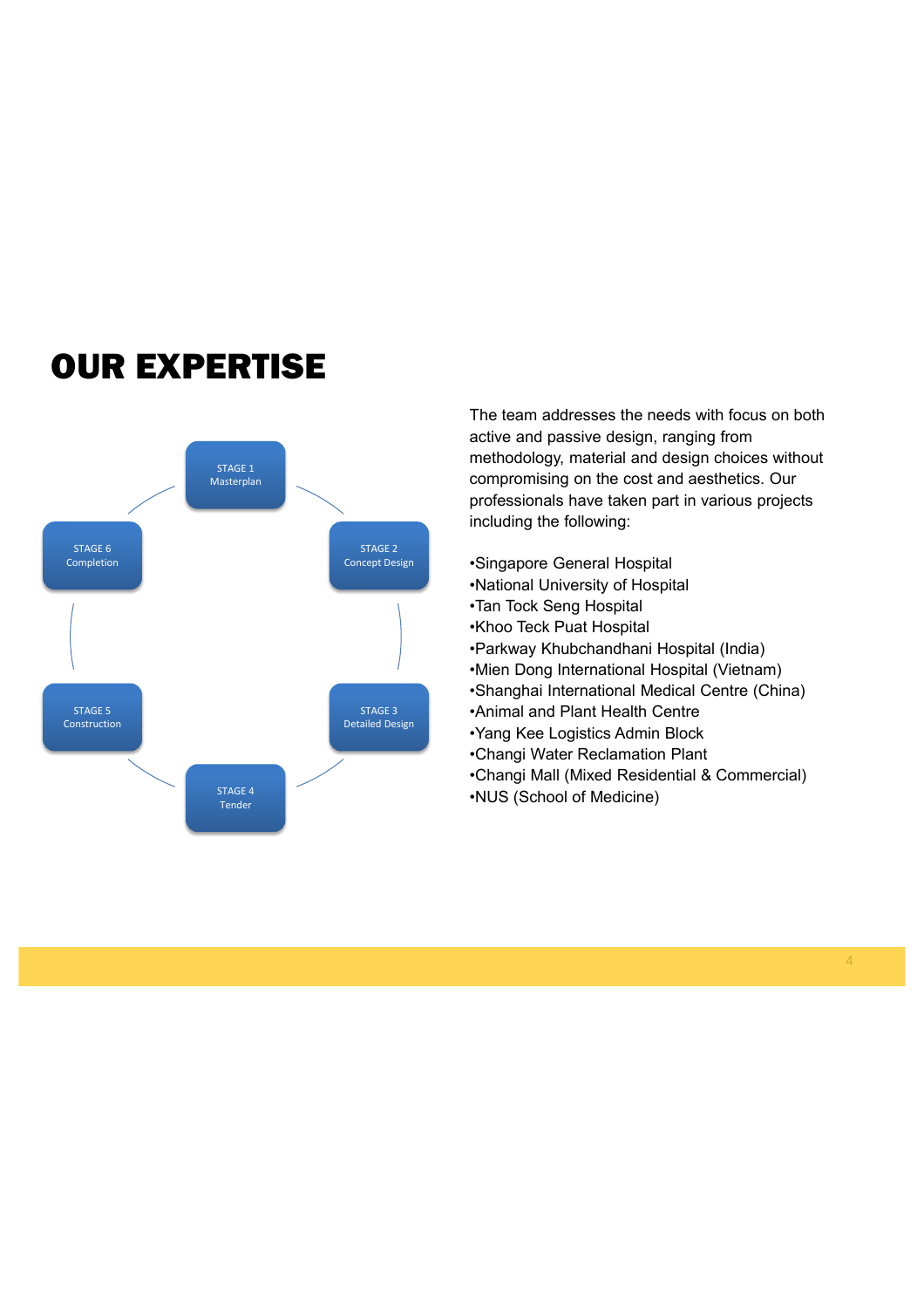To carry out Hospital M&E consultancy work in overseas countries since the establishment of our operations in 2011.<br> **OUR FOCUS** 

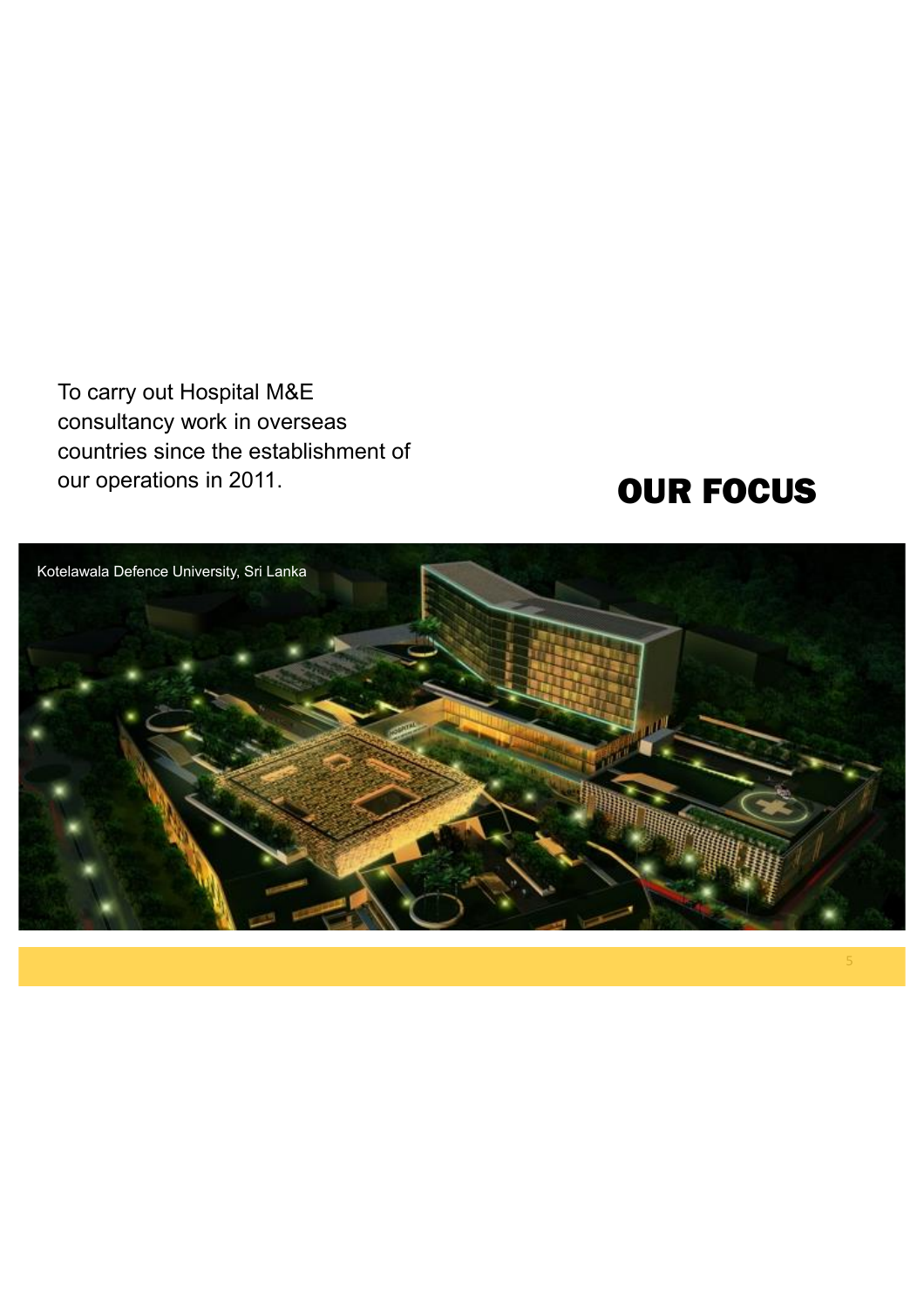

Some of the current projects undertaken are:

•United World College, Dover Campus (Singapore)

- •Fook Kuin Medical Centre (Malaysia)
- •Kotelawala Defense University Teaching Hospital (Sri Lanka)
- •Hotel at Jalan Pinang (Singapore)
- •MGMMC Auditorium (India)
- •6-Storey Admin Block for a Temple (Singapore)
- •A&A Works To Nanyang Girls School (Singapore) •Yang Kee Logistics Admin Block (Singapore)

### Fook Kuin Medical Centre, Malaysia

300-bed Hospital with advanced M&E systems including Pneumatic Tube System, Efficient Chiller Plant System, Patient Queue, Medical Gas and Lighting System.

### OUR PROJECTS

### United World College, Singapore



Incorporate energy efficient Air-Conditioning and Lighting Design.

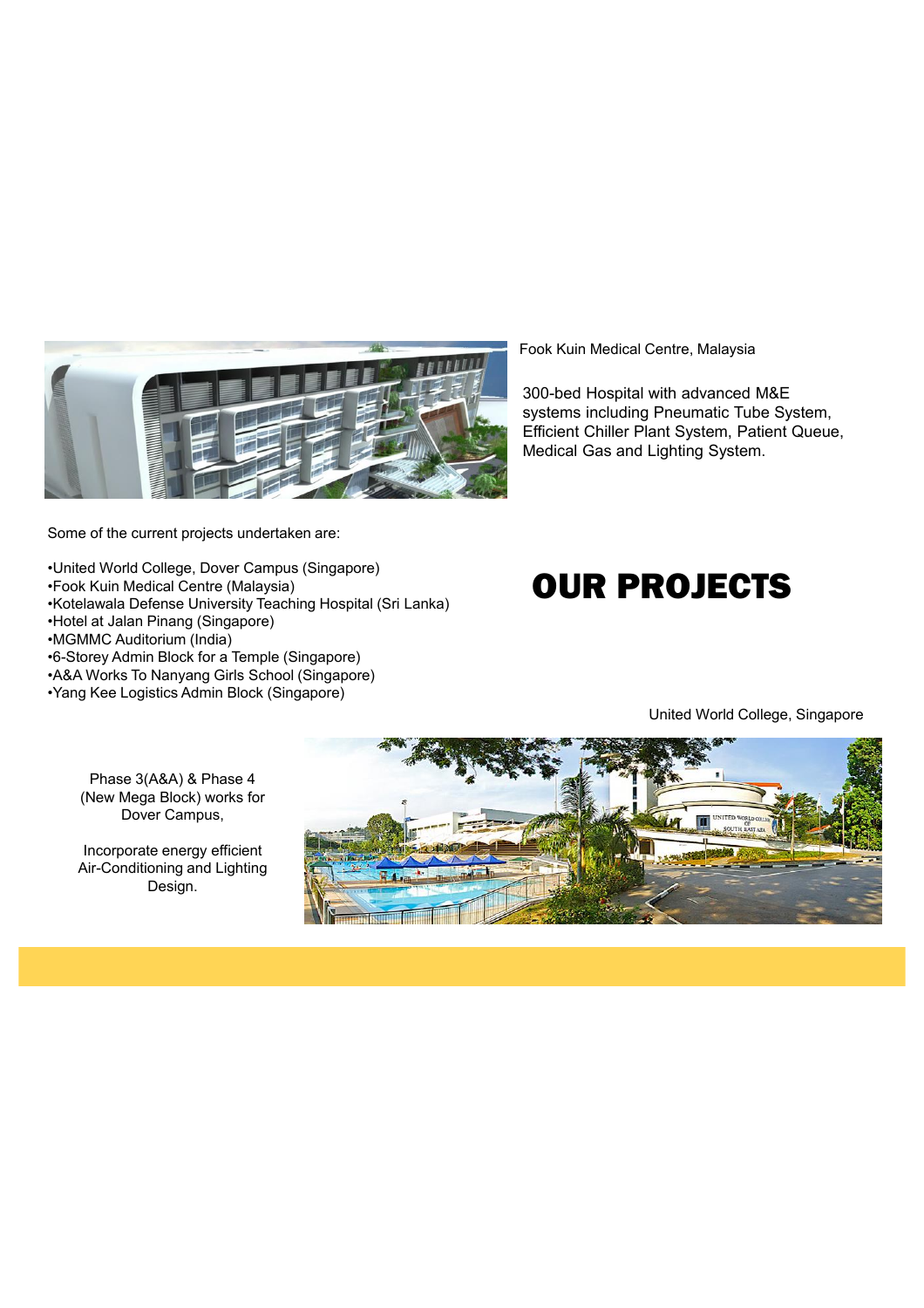DIRECTOR

V. DEVARAJA

Years of Experience: Since Nov 1979



Qualification:

Master of Business System, Monash University, Australia, 2003 Bachelors of Science (Mech Engineering) with Distinction, John Moores University, Liverpool, UK, 1979

#### Summary of Experience:

A Chartered Mechanical Engineer with more than 30 years of experience in mechanical and electrical engineering designs of systems in Singapore, Myanmar, India and Vietnam. He was involved in several major institutional projects and was responsible for their timely completion. These include NUH, National Blood Centre, Institute of Molecular and Cell Biology, Tan Tock Seng Hospital and Khoo Teck Puat Hospital to name a few.

Over the years, he has accumulated a wide knowledge and expertise on various aspects of Hospital planning and design, laboratory design, clean room, bio-safety, medical gas systems and material handling systems.

Professional Affiliations: Member, The Institution of Mechanical Engineers (UK)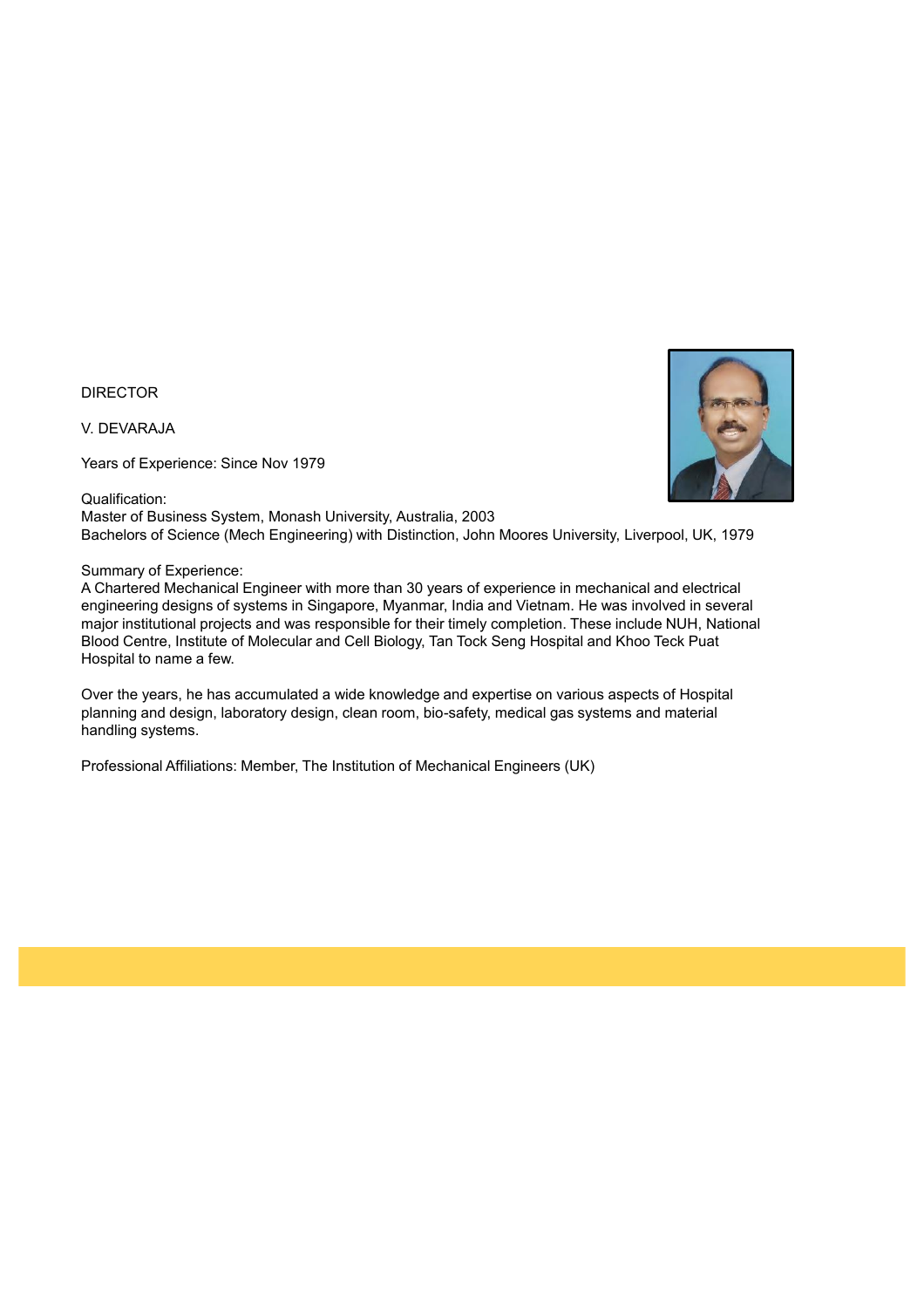ASSOCIATE

PRAFUL J. DESAI

Years of Experience: Since 1973

Qualification: Professional Engineer (Singapore)



A Professional Engineer with more than 30 years of experience in mechanical & electrical engineering design of systems in Singapore and Brunei. His wide experience in M&E projects ranges from data center, warehouse, industrial and water treatment plants. Some of his notable projects includes Bukit Barun Water Treatment Plant (Brunei), Bedok Water Reclamation Plant, Changi Water Reclamation Plant and Abbot Data Center.

Professional Affiliations: Professional Engineer, PEB (Singapore), Chartered Engineer (UK), Senior Member of IES (Singapore)

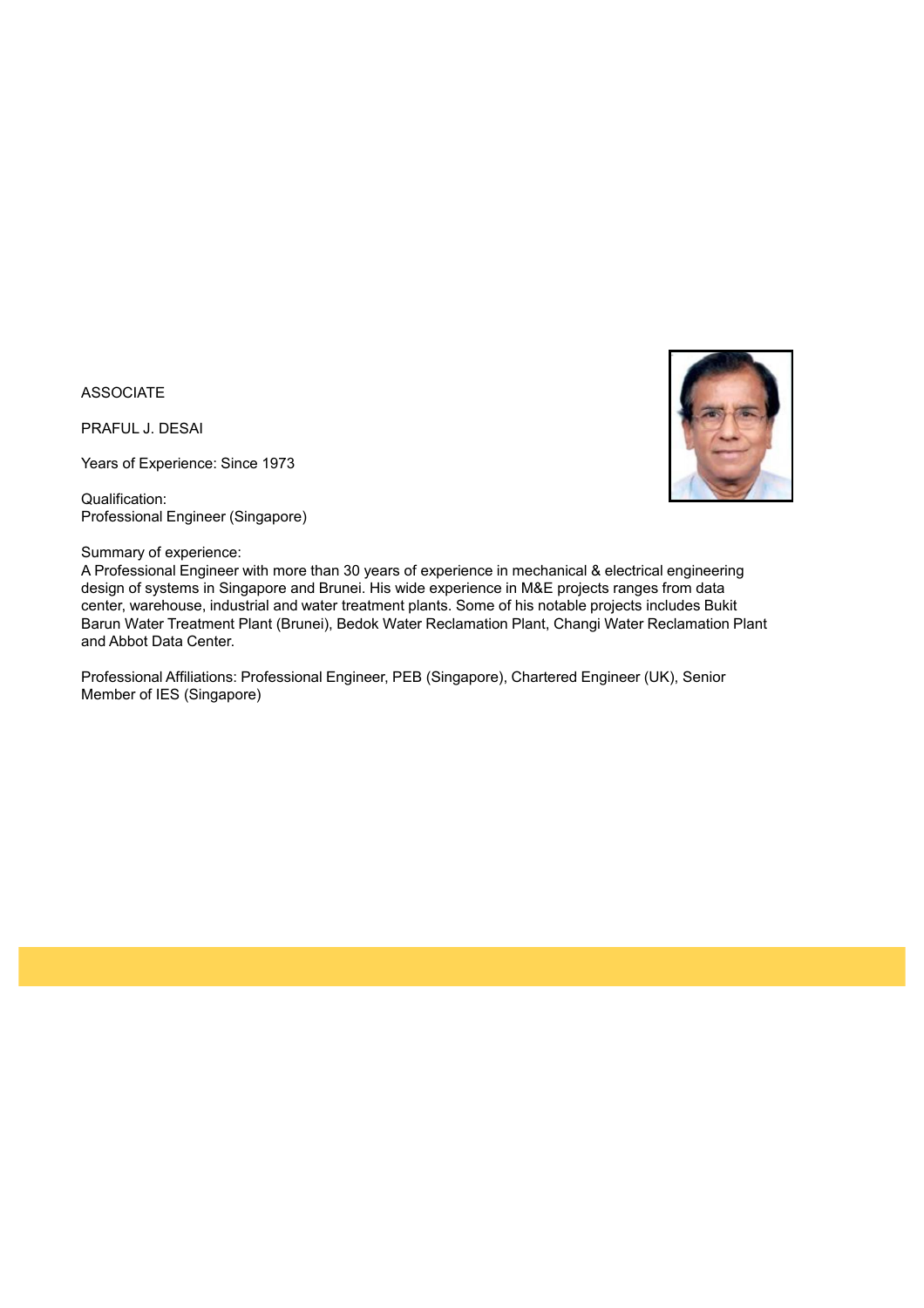ASSOCIATE

MELVIN K H YAP

Years of Experience: Since Nov 2002



Qualification: Bachelors of Engineering (Electrical & Electronics), University of Nottingham (UK), 2001

#### Summary of experience:

An experienced Electrical Engineer with 10 years of experience in Electrical Engineering design, master planning and project supervision of major building & infrastructure projects. He has a wide range of working experience in the design of electrical systems which covers healthcare, commercial, residential and industry development projects in Singapore, China, Malaysia, Vietnam and India.

Some of the Healthcare projects undertaken are Khoo Teck Puat Hospital, Westpoint Hospital, Outram Medical Campus, Mien Dong International Hospital (Vietnam), Hanh Phuc Hospital (Vietnam), Parkway Khubchandhani Hospital (India), Shanghai International Medical Centre to name a few.

He has completed the BCA GreenMark Professional certification as part of OAC's vision to design and promote sustainable and energy efficient buildings.

Professional Affiliations: Graduate Member, Board of Engineers (Malaysia)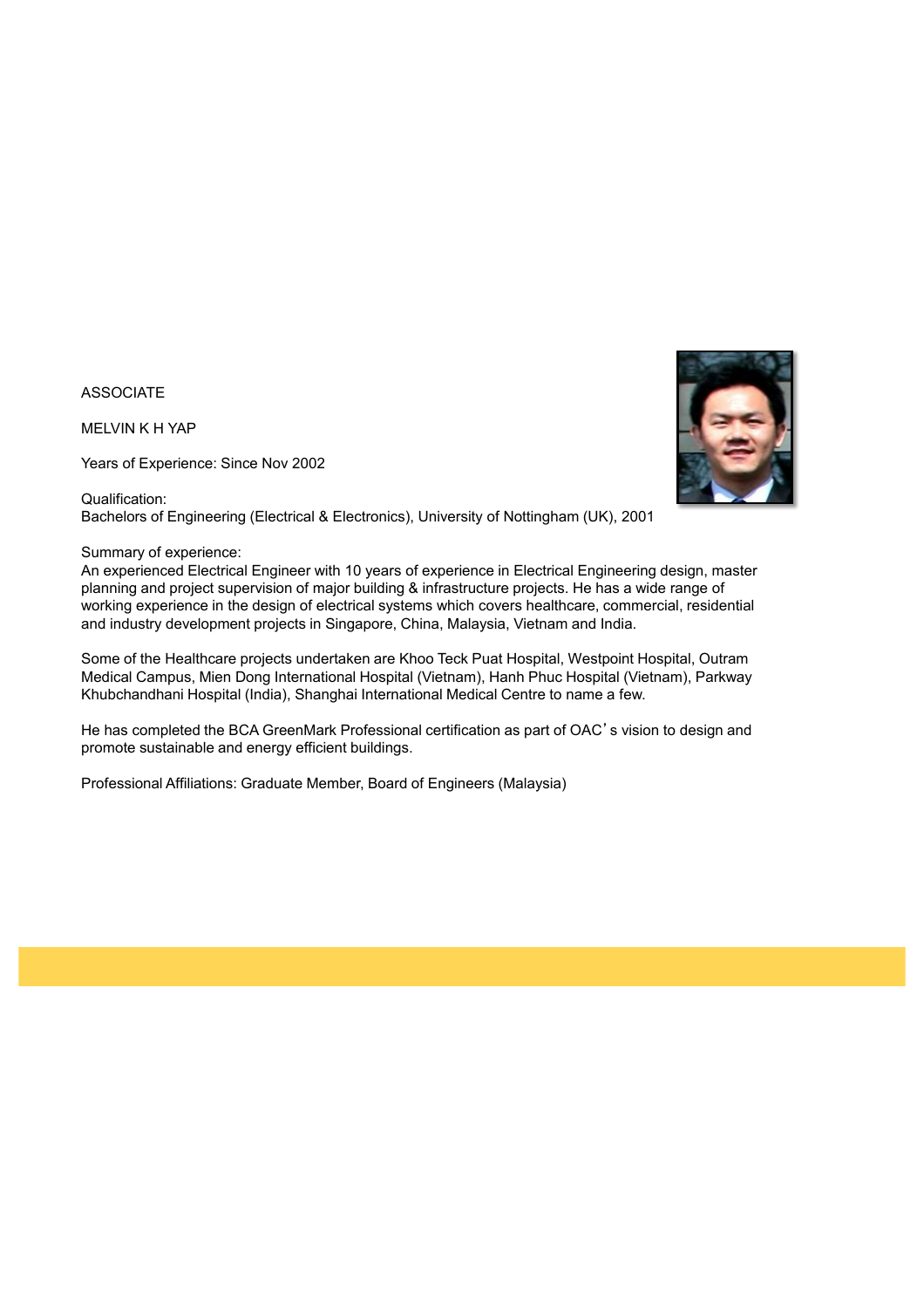ASSOCIATE

HEW FOO LOONG

Years of Experience: Since Oct 2008

Qualification:



Bachelors of Engineering (Mechanical Engineering) with First Class Honours and University Medal, University of New South Wales, Australia, 2008

#### Summary of Experience:

A promising Mechanical Engineer with 5 years of experience in mechanical engineering design and project supervision of several building & infrastructure projects. He has a wide exposure in design of mechanical systems which cover Biosafety Laboratories (BSL), healthcare, commercial, residential and industry development projects in Singapore, China, Malaysia, Vietnam and India.

Some of the laboratory and healthcare projects undertaken are NUS School of Medicine, BSL 3 Lab of Animal and Plant Health Centre (APHC), Westpoint Hospital, Mien Dong International Hospital (Vietnam), Parkway Khubchandhani Hospital (India), Shanghai International Medical Centre (China) to name a few.

He is a certified BCA GreenMark Manager and has completed the BCA Greenmark Professional certification.

Professional Affiliations: Member, ASHRAE (USA), BCA GreenMark Manager (Singapore)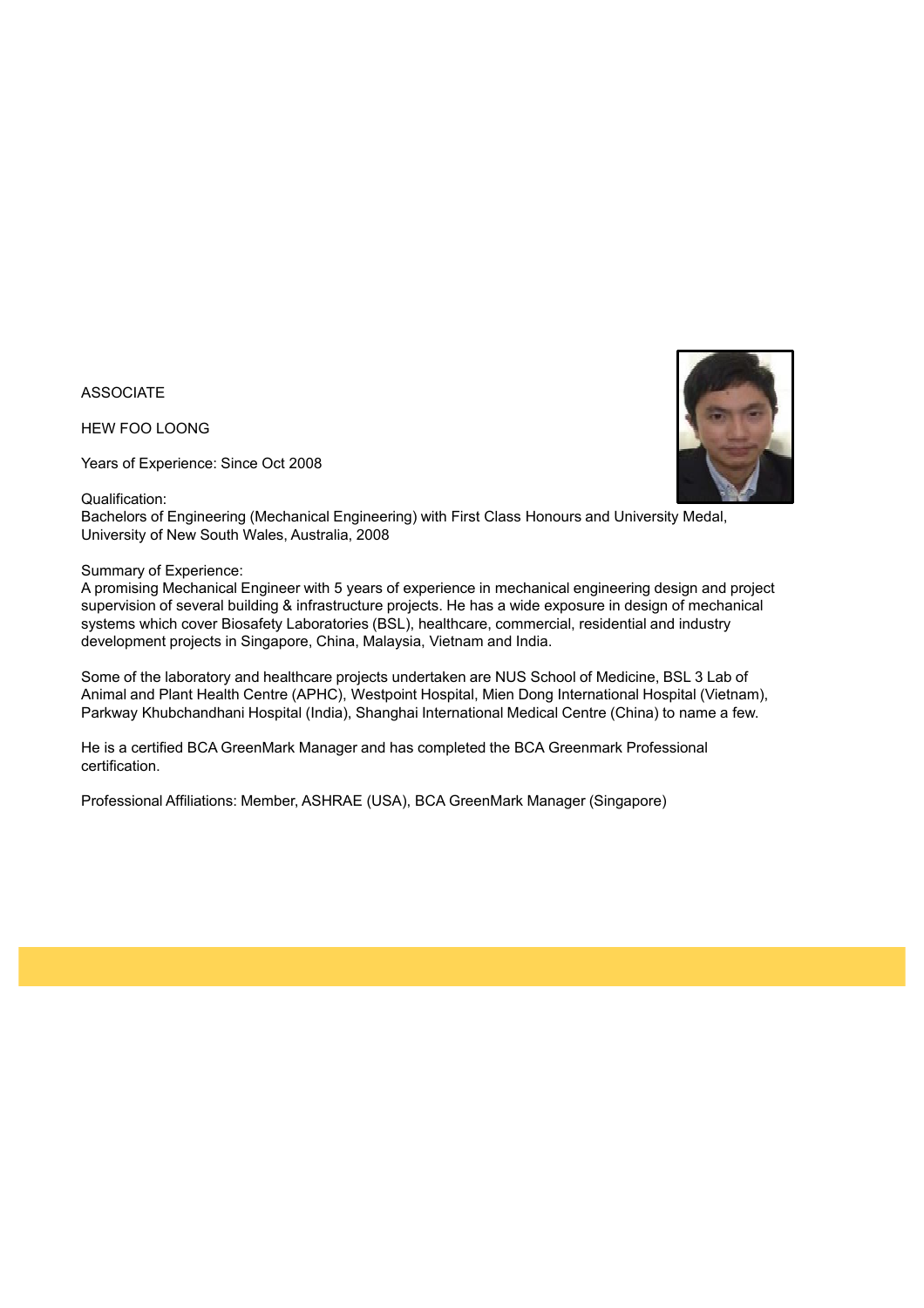

Architecture for Residential, Commercial and Institutional Buildings Masterplanning Urban Design & Town Planning

# RMLC Design Ventures Co.

Hospital Medical Planning

OUR AFFILIATES